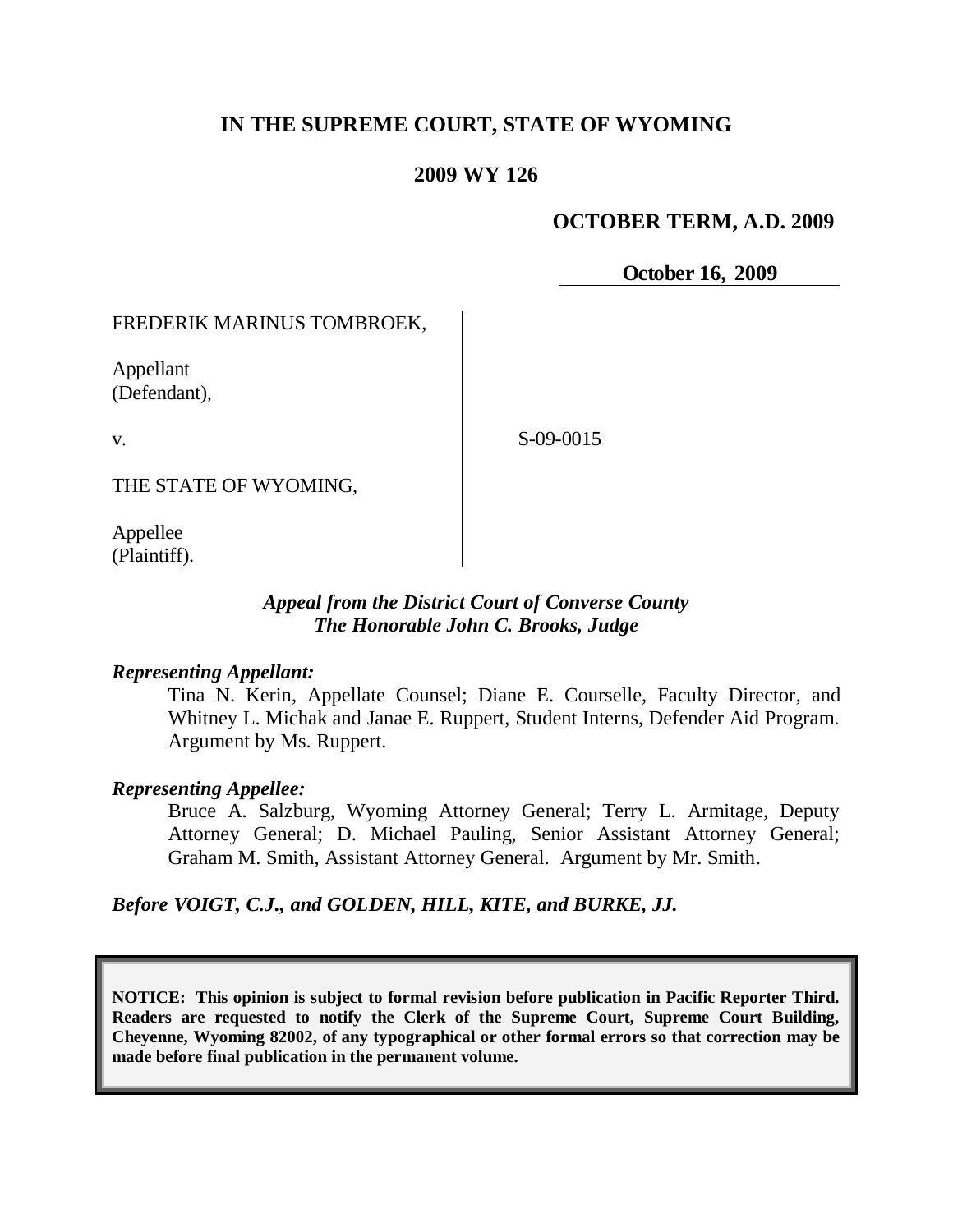#### **VOIGT, Chief Justice.**

[¶1] Frederik Tombroek (the appellant) was tried and convicted by a jury of firstdegree sexual assault for sexually assaulting the victim, an adult woman with a mental disability. The appellant appeals the conviction on the grounds that the district court abused its discretion by allowing witnesses to testify to prior statements made to them by the victim. The appellant also argues that the State failed to present sufficient evidence to prove an element of the crime charged. Finding no abuse of discretion in admitting the prior statements and finding sufficient evidence for the jury reasonably to conclude as it did, we will affirm.

#### **ISSUES**

[¶2] 1. Did the district court abuse its discretion when it allowed the victim"s mother, the victim"s sister, the examining doctor, and the investigating police officer to testify about the victim"s prior consistent statements?

2. Was there sufficient evidence presented to find that the victim was incapable of appraising the nature of her conduct as required by Wyo. Stat. Ann. § 6-2-302(a)(iv) (LexisNexis 2009)?

## **FACTS**

[¶3] Due to the fact-specific nature of the issues in this case, many of the facts will be discussed more thoroughly as we address the separate issues. For purposes of background and context, however, we will briefly preview the case. In May of 2007, as the victim and her sister had lunch together, the victim"s cell phone began to ring and she became visibly upset. In response to the victim"s behavior, the victim"s sister asked her who was calling. The victim disclosed to her sister that their uncle, the appellant, was calling her and that he had sexually assaulted her in the past. The victim"s sister took her to their parent"s house where the victim told their mother and father about the sexual assaults. The victim was then taken by her family to the emergency room for a gynecology exam. At the hospital, the victim and her mother provided statements to Officer Brown (the investigating police officer) about the sexual assaults. Also during the course of the victim"s examination, the victim made statements about the sexual assaults to the nurse and the examining doctor. A few days later, the victim was interviewed on video by the Children"s Advocacy Project (CAP) about the sexual assaults.

[¶4] The appellant was subsequently arrested and charged with first-degree sexual assault in violation of Wyo. Stat. Ann.  $\S$  6-2-302(a)(iv). Specifically, the information alleged that the appellant unlawfully inflicted sexual intrusion on the victim, a mentally deficient adult, by having sexual intercourse with her, knowing that she was incapable of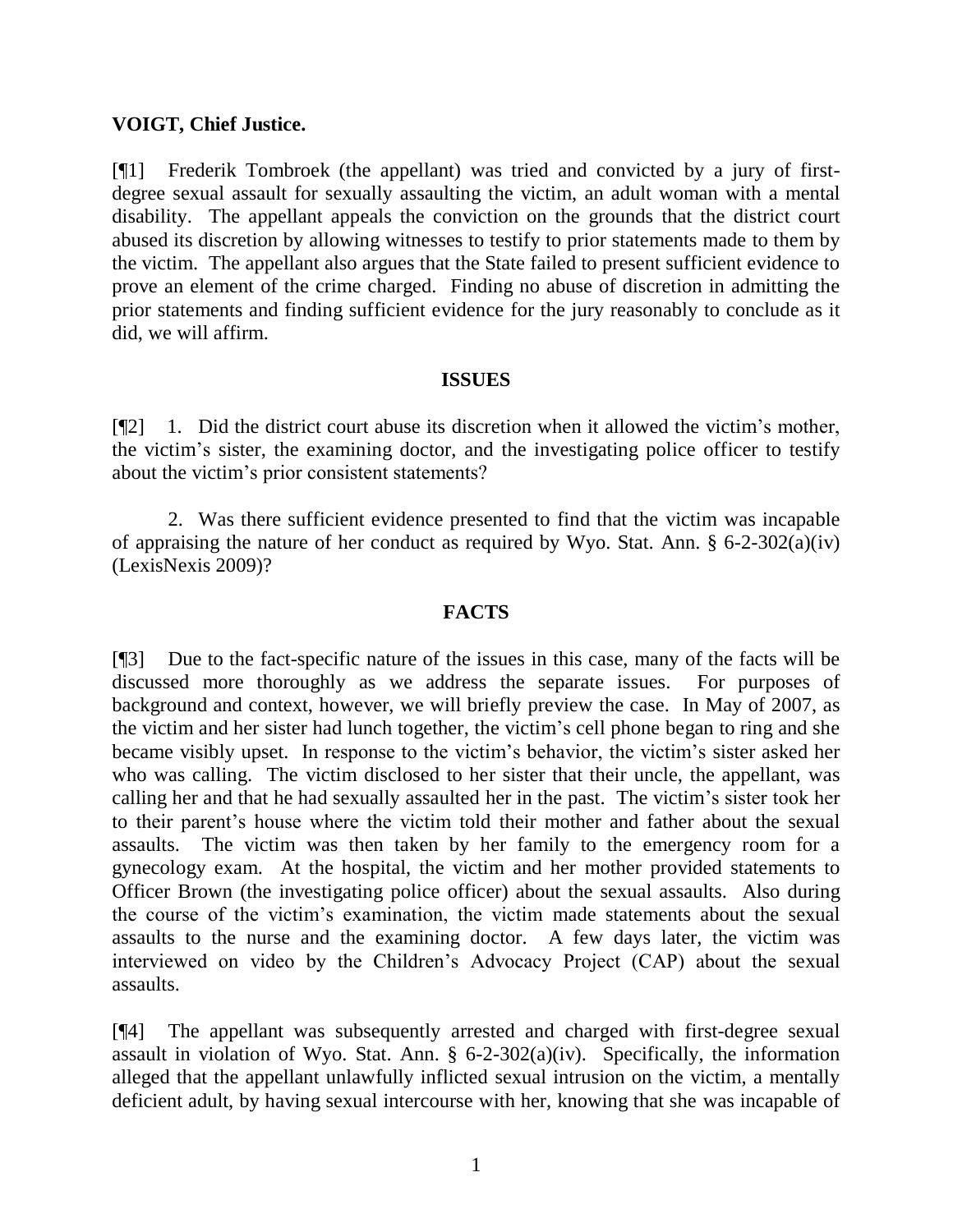appraising the nature of her sexual conduct. During the jury trial, the victim"s mother, the victim"s sister, the examining doctor, and the investigating police officer all testified to, among other things, the statements the victim made to them relating to the sexual assaults, including that the victim told them that the appellant was the one who sexually assaulted her. The appellant objected to all of these statements at trial. The appellant was subsequently convicted and sentenced to 14 to 19 years in the state penitentiary. This appeal followed.

#### **DISCUSSION**

## *Did the district court abuse its discretion when it allowed the victim's mother, the victim's sister, the examining doctor, and the investigating police officer to testify about the victim's prior consistent statements?*

[¶5] The appellant argues that the district court abused its discretion in admitting two separate statements by the examining doctor as well as statements by the victim"s mother, the victim"s sister, and the investigating police officer. We have stated as follows:

> The standard for reviewing a trial court's rulings on the admissibility of evidence is well known. Such decisions are within the sound discretion of the trial court and will not be disturbed absent a clear abuse of discretion. Determining whether the trial court abused its discretion involves the consideration of whether the court could reasonably conclude as it did, and whether it acted in an arbitrary or capricious manner.

> A trial court"s evidentiary rulings "are entitled to considerable deference," and will not be reversed on appeal so long as "there exists a legitimate basis for the trial court's ruling. . . ." *Robinson v. State*, 11 P.3d 361, 367 (Wyo. 2000), *cert. denied*, [532 U.S. 980, 121 S.Ct. 1620, 149](http://web2.westlaw.com/find/default.wl?tc=-1&serialnum=2001175812&ifm=NotSet&rp=%2ffind%2fdefault.wl&sv=Split&utid=1&rs=WLW9.08&db=708&tf=-1&findtype=Y&fn=_top&mt=Wyoming&vr=2.0&pbc=EC06D583&ordoc=2002211920)  [L.Ed.2d 483 \(2001\).](http://web2.westlaw.com/find/default.wl?tc=-1&serialnum=2001175812&ifm=NotSet&rp=%2ffind%2fdefault.wl&sv=Split&utid=1&rs=WLW9.08&db=708&tf=-1&findtype=Y&fn=_top&mt=Wyoming&vr=2.0&pbc=EC06D583&ordoc=2002211920) The appellant bears the burden of proving an abuse of discretion. Even where a trial objection has been made to the admission of evidence, error cannot be found unless "a substantial right of the party is affected. . . ." [W.R.E. 103\(a\)\(1\).](http://web2.westlaw.com/find/default.wl?tc=-1&docname=WYRREVR103&ifm=NotSet&rp=%2ffind%2fdefault.wl&sv=Split&utid=1&rs=WLW9.08&db=1006377&tf=-1&findtype=L&fn=_top&mt=Wyoming&vr=2.0&pbc=EC06D583&ordoc=2002211920) These general rules apply to rulings on the admissibility of hearsay evidence.

*Lancaster v. State*, 2002 WY 45, ¶¶ 11-12, 43 P.3d 80, 87 (Wyo. 2002) (some internal citations omitted).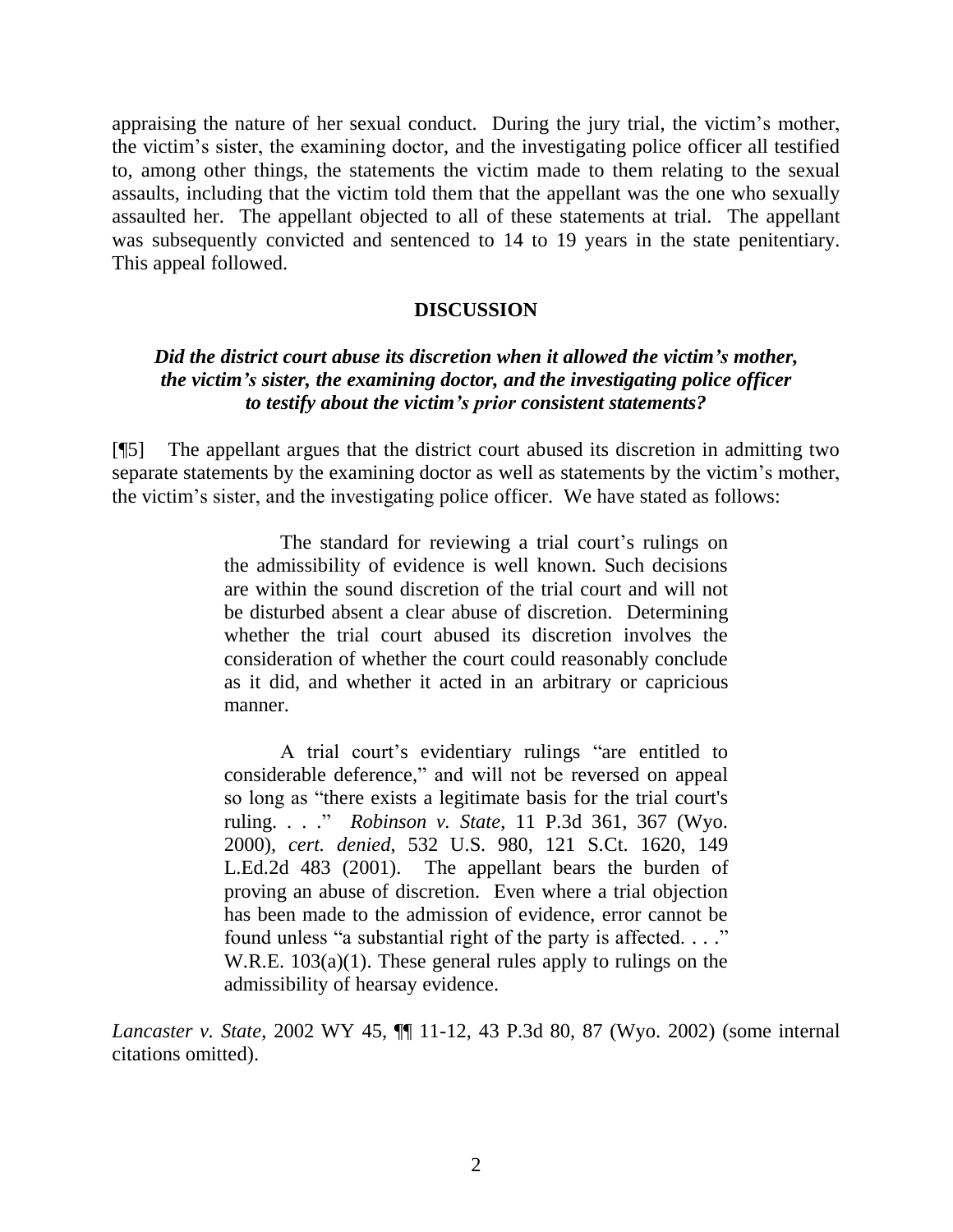[¶6] The appellant"s first argument is that the district court abused its discretion by admitting two statements from the doctor's testimony. The first statement relates to a comment by the victim to the nurse about who had sexually assaulted her, which statement was then relayed from the nurse to the doctor. At trial, the State asked the doctor to repeat what the nurse had told him about the victim's statement. The appellant objected to admission of the statement as hearsay.<sup>1</sup> The district court allowed the testimony on the ground that the identity of the person who committed the alleged assault was information that a doctor generally relies on in reaching his conclusions. Although the district court did not expressly state that it was relying on the medical exception to the hearsay rule found in W.R.E. 803(4), we assume, as do the parties, that that is what the district court meant by its statement in admitting the evidence. The appellant also claims the district court abused its discretion when it overruled the appellant"s hearsay objection to testimony by the doctor about a statement made directly from the victim to the doctor about who had sexually assaulted her. The district court did not provide any grounds for admitting this statement. Finally, the appellant contends that the district court committed an abuse of discretion when it admitted testimony from the victim"s mother, the victim"s sister, and the investigating police officer relating to the victim"s prior consistent statements pursuant to W.R.E.  $801(d)(1)(B)$ .

[¶7] The appellant argues that the district court improperly admitted the doctor"s statements under W.R.E. 803(4), which governs the admission of hearsay statements made for medical diagnosis and treatment. However, we have repeatedly stated that "[a] district court judgment may be affirmed on any proper legal grounds supported by the record." *Feeney v. State*, 2009 WY 67, ¶ 9, 208 P.3d 50, 53 (Wyo. 2009). Accordingly, we do not need to determine whether the doctor's testimony relating to the victim's statements about who she claimed had sexually assaulted her was admissible under W.R.E. 803(4) because it was admissible under W.R.E. 801(d)(1)(B).

[¶8] Hearsay is defined as "a statement, other than one made by the declarant while testifying at the trial or hearing, offered in evidence to prove the truth of the matter asserted." W.R.E. 801(c). "Hearsay is not admissible except as provided by these rules or by other rules adopted by the Supreme Court of Wyoming or by statute." W.R.E. 802. However, statements classified as prior consistent statements under W.R.E. 801(d)(1)(B) are not hearsay and thus are not subject to the hearsay exclusionary rule. *See Lancaster*, 2002 WY 45, ¶ 13, 43 P.3d at 87; W.R.E. 801(d)(1)(B). W.R.E. 801(d)(1)(B) states:

> (d) *Statements which are not hearsay* -- A statement is not hearsay if:

 $\overline{a}$ 

 $1<sup>1</sup>$  According to the record, the statement in question occurred during a routine preliminary evaluation of the victim done by the nurse, at which time the victim told the nurse that the appellant had sexually assaulted her. The nurse then relayed that information to the doctor prior to his evaluation of the victim.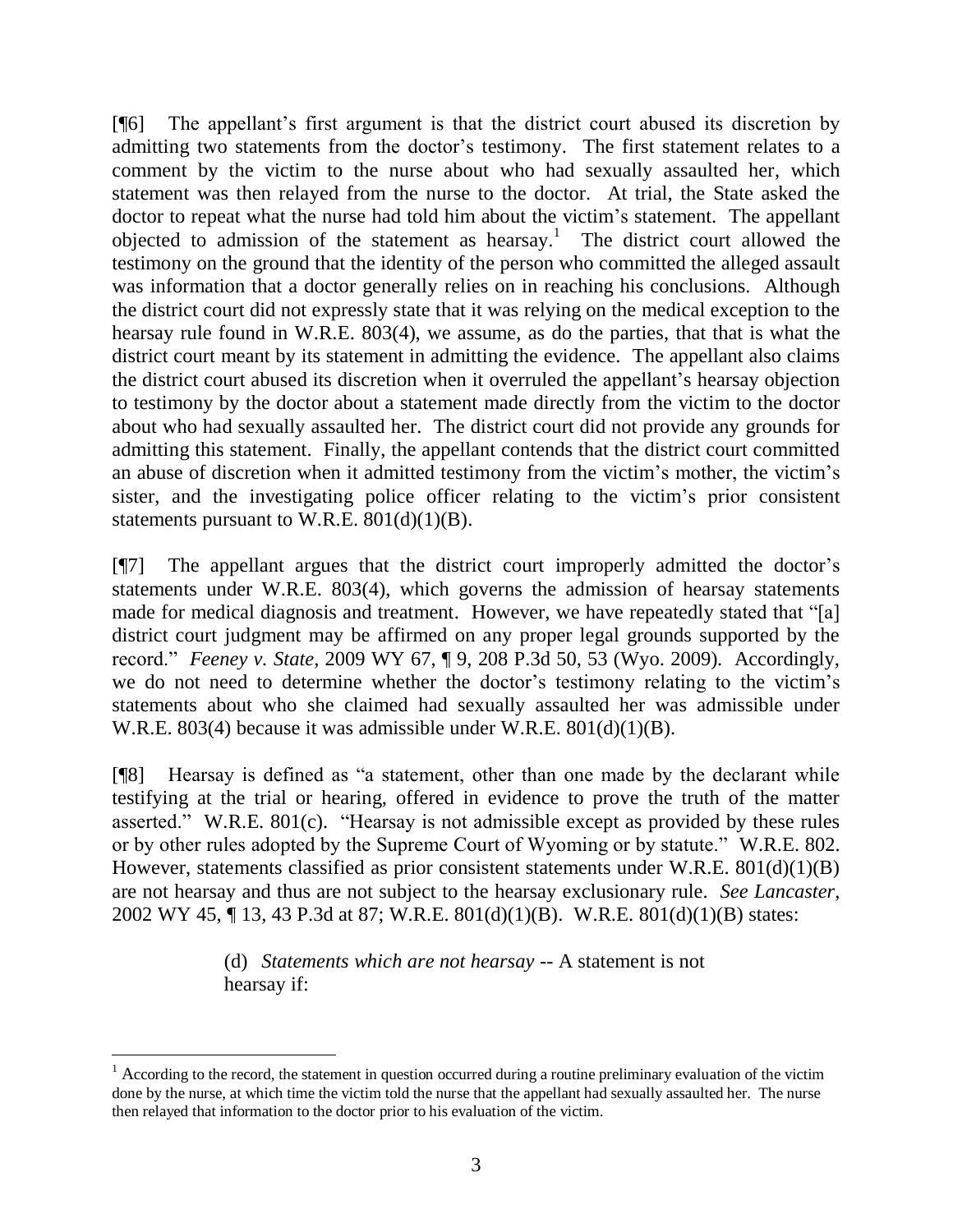(1) Prior Statement by Witness*.* The declarant testifies at the trial or hearing and is subject to cross-examination concerning the statement, and the statement is . . . (B) consistent with his testimony and is offered to rebut an express or implied charge against him of recent fabrication or improper influence or motive. . . .

We have stated that

[f]our requirements must be satisfied before a prior consistent statement will be properly admissible: (1) The declarant testifies at trial; (2) the declarant is subject to crossexamination concerning the prior statement; (3) the prior statement is consistent with the declarant's trial testimony; and (4) the prior statement is offered to rebut an express or implied charge against the declarant of recent fabrication or improper influence or motive.

*Martin v. State*, 2007 WY 76, ¶ 26, 157 P.3d 923, 929 (Wyo. 2007) (citing *Lancaster*, 2002 WY 45, ¶ 17, 43 P.3d at 88).

[¶9] Applying these requirements to the facts in the case at hand, it is clear that all of the statements were properly admitted as prior consistent statements. The first two requirements are easily satisfied because the declarant victim did in fact testify and was subject to cross-examination. As to the third requirement that the prior statements be consistent with the declarant"s testimony, we have stated, "that it is the **consistency**, rather than the substance of the consistent statement, which takes such a statement out of the realm of objectionable hearsay and tends to prove the value of the original statement." *Lancaster*, 2002 WY 45, ¶ 17, 43 P.3d at 88-89 (quoting *Curl v. State*, 898 P.2d 369, 374 (Wyo. 1995)) (emphasis in original). The testimony provided by the declarant, that the appellant sexually assaulted her, the way in which the abuse occurred, and the circumstances surrounding the abuse were all consistent with her prior statements to the other witnesses. The victim testified that the appellant would call her on her cell phone, usually when she was at work, and have her come over to the appellant"s house when no one else was home, and that the sexual abuse occurred in the kitchen. The witnesses all testified to similar consistent circumstances based on what the victim had told them about the sexual assaults.

[¶10] For instance, the victim"s mother testified that the victim told her that the appellant called the victim and asked her to come over to the appellant"s house, and that she went to the appellant"s house where the appellant sexually assaulted her. The victim"s sister testified that she was with the victim when the victim became upset after her phone rang, and when the victim"s sister asked what was wrong, the victim told her that the appellant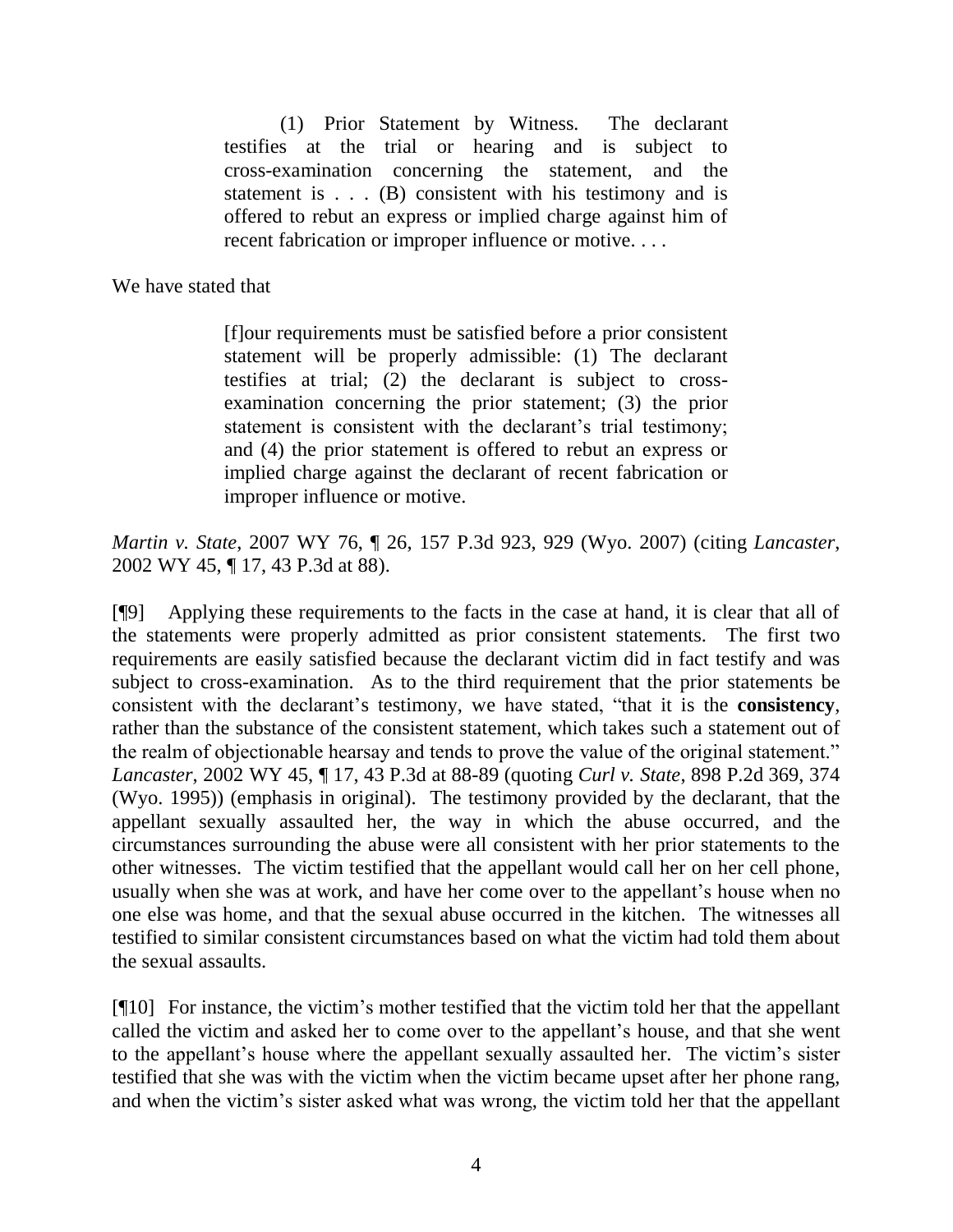had just called her and that the appellant had previously touched her breasts and vaginal area. The examining doctor testified that the victim told him and the nurse that the appellant had sexually assaulted her. Finally, the investigating police officer testified that the victim told him that she had received a phone call from the appellant because he wanted her to come to his house to have sex with him and that she and the appellant previously engaged in sex in his kitchen.

[¶11] Finally, the fourth requirement that the prior statements be offered to rebut an express charge of recent fabrication on the part of the declarant is also satisfied. We have stated that "the fourth requirement does not mandate a specific allegation during crossexamination; rather, it may be made by implication or innuendo, and it may be found in the "thrust" of the defenses and testimony presented." *Martin*, 2007 WY 76, ¶ 26, 157 P.3d at 929 (citing *Lancaster*, 2002 WY 45, ¶ 18, 43 P.3d at 89). The appellant relied on the defense of fabrication throughout the trial; in a pre-trial discussion with the judge and the State"s attorney regarding the admissibility of the statements, the appellant"s counsel noted that "fabrication is certainly something we will argue." The appellant's defense at trial was largely based on allegations of fabrication and thus the final requirement of the admissibility of prior consistent statements is satisfied. Accordingly, all of the statements were properly admissible as prior consistent statements pursuant to W.R.E.  $801(d)(1)(B)$ .

[¶12] Inasmuch as the testimony provided by these witnesses was admissible as prior consistent statements, the only question remaining is the purpose for which the testimony could be admitted. Testimony admitted pursuant to W.R.E.  $801(d)(1)(B)$  can be used as substantive evidence or in certain situations may be limited to rehabilitating the credibility of the declarant who testifies at trial. *Seward v. State*, 2003 WY 116, ¶ 14, 76 P.3d 805, 811 (Wyo. 2003). The determination as to whether the testimony is admissible as substantive evidence, or is limited to rehabilitative purposes, focuses on when the alleged fabrication, improper influence or motive to lie occurred in relation to when the consistent statements were made. *Id*. If the consistent statements occurred before the alleged motive to fabricate arose, then the statements are admissible as substantive evidence for the truth of the matter asserted. *Dike v. State*, 990 P.2d 1012, 1024 (Wyo. 1999). However, if the prior consistent statements occurred after the alleged motive to fabricate arose, then they are only admissible to rehabilitate the credibility of the declarant. *Id*. If the testimony is admitted only for the limited purpose of rehabilitating the credibility of the declarant, a limiting instruction must be given to that effect, if requested. *Id*.

[¶13] We cannot find an abuse of discretion by the district court, for failing to limit the prior consistent statements to rehabilitation of the victim, where the appellant failed at trial either to identify when an alleged motive to fabricate arose, or to request a limiting instruction. If the appellant had established when the motive to lie arose, he may have been entitled to a limiting instruction to the effect that the prior consistent statements were admissible only for the purposes of rehabilitating the credibility of the declarant and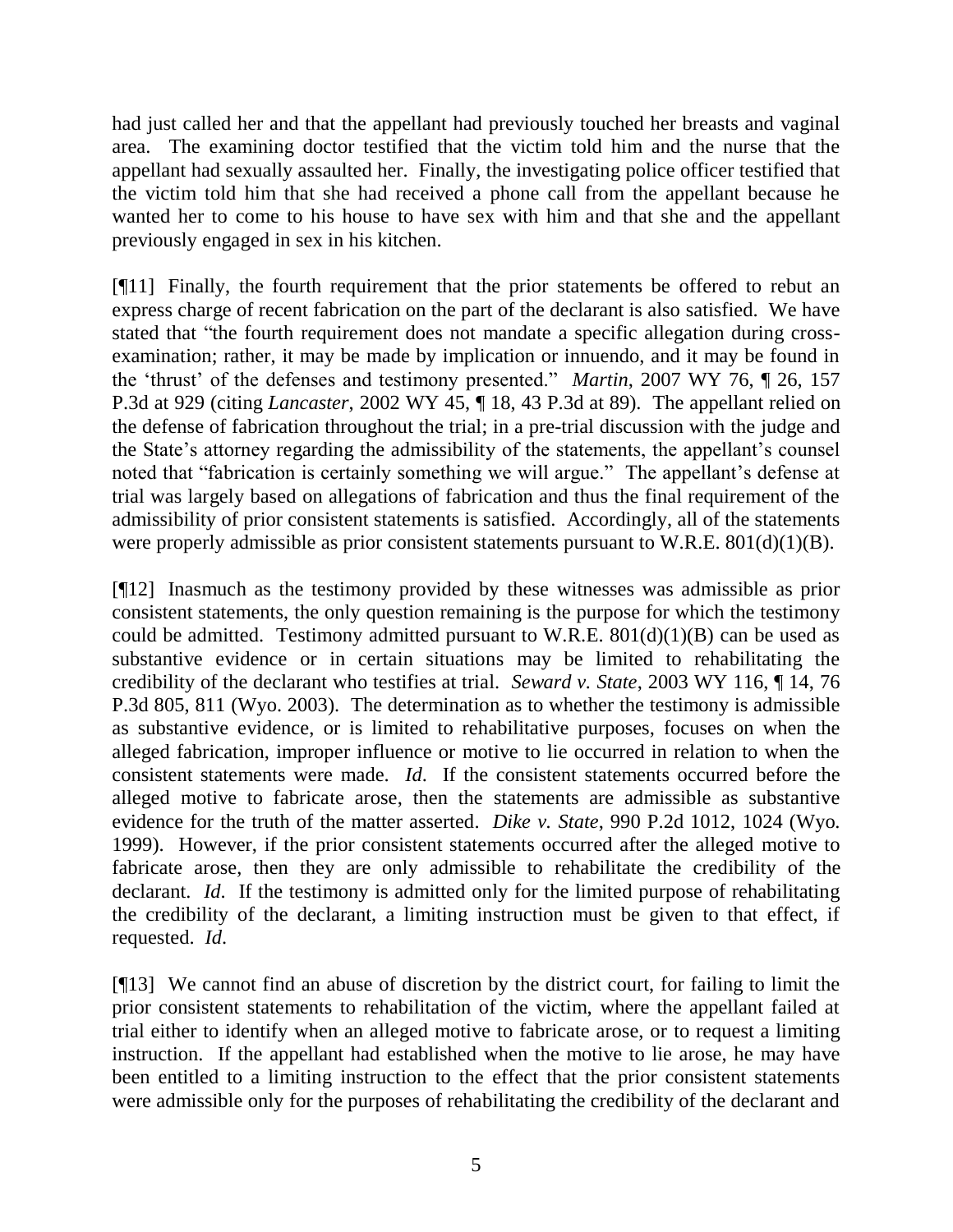not as substantive evidence of the appellant's guilt. *Dike*, 990 P.2d at 1024. However, the appellant failed to request such an instruction and absent a request, the district court had no duty to provide one. *Id*. Because there was no request for a limiting instruction, we must assume that the jury used the evidence for whatever purpose it chose, including substantive evidence of guilt. Nevertheless, there having been no request that use of the evidence be limited, we cannot find error resulting therefrom. *Alicea v. State*, 13 P.3d 693, 699 (Wyo. 2000). Under the particular facts of this case, we are particularly so inclined because the prosecutor carefully limited his own use of the evidence in closing argument to rehabilitation of the victim, thereby lessening any risk of prejudice:

> Throughout [the victim]'s testimony on this, she indicated the same thing over and over and over. She was consistent throughout. She told her sister initially. She then told her parents. She told a doctor and nurse what had taken place. She told law enforcement. She then went in for an interview with the children"s advocate. You watched that [interview]. The same consistent statement throughout. And a year later she sat on this stand and told you the exact same situation what [sic] had occurred.

> The defense would have you believe that this is all a big lie. [The victim] made this up. She is telling lies. Her parents were asked questions about does she ever lie, and they were honest. Yes, she does. She is a child. Children lie. We all know that. But they lie to get out of trouble, not to try to get into trouble or cause great trouble, and they don"t make elaborate lies. They make lies about did I break something. Did I hit my brother. That is the kind of lies [sic] a child makes, not this.

> You"re the one who has to determine the truth in this one, because as the judge has instructed you, you"re the ones who are the sole judges of the credibility of the witnesses. You have seen both [the victim] and [appellant] on the stand. You need to make your decision as to who you believe, but you need to do that with common sense.

[¶14] The appellant relies on *Seward v. State*, 2003 WY 116, ¶ 16, 76 P.3d 805, 811-12 (Wyo. 2003), where we emphasized that, upon a proper objection, district courts

> should consider whether having numerous authority figures trained to recognize sexual abuse appear at trial is actually a trial strategy of preparing a multitude of self-serving, biased,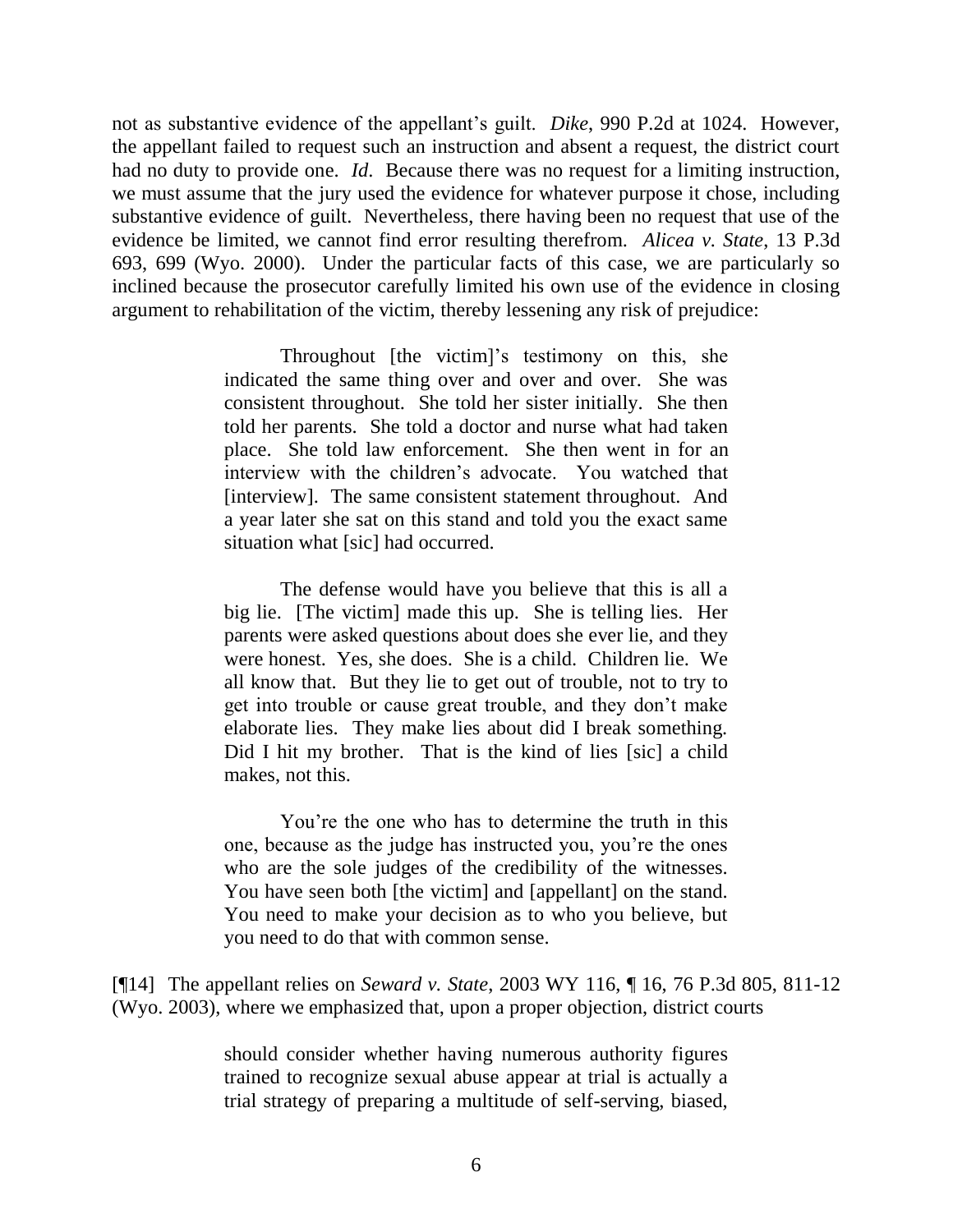inflammatory, video, audio, and written statements for trial; having the witness testify; and then introducing into evidence these consistent statements made prior to testifying.

Our concern in *Seward* was not so much the repetitious nature of the testimony, as it was the State using W.R.E.  $801(d)(1)(B)$  as a tool for impermissible trial tactics by having a victim repeat accusations to authority figures for the direct purpose of using those statements later at trial as prior consistent statements. *Id*. Specifically, we focused on the direct testimony and videotape interview by a "forensic interviewer" with the victim.<sup>2</sup> Id. at ¶ 17, at 812. The appellant in that case urged this Court, notwithstanding precedent to the contrary, to adopt a temporal requirement to the admission of this type of evidence. *Id*. at  $\P$  14, at 811. In other words, the appellant asked this Court to prohibit the admission of these types of statements unless they predate a charge of fabrication or motive to lie. *Id*. We expressly refused to revisit whether W.R.E. 801(d)(1)(B) should mirror its federal counterpart, in that F.R.E.  $801(d)(1)(B)$  does not allow consistent statements made after the charge of fabrication to be used for any purpose, including rehabilitative purposes. *Id*. We did, however, acknowledge that W.R.E. 801(d)(1)(B) is susceptible to abuse and we take this opportunity to repeat that concern. *Id*. at ¶ 16 n.6, at 812 n.6. In fact, we even cautioned district courts regarding admitting this type of testimony without first considering why the interviews occurred and the probative value of admitting such evidence. *Id*. at ¶ 17, at 812. However, the concerns that we discussed in *Seward* do not exist here. The victim made her statements to the witnesses in a manner that would be expected from a victim in the early stages of a typical sexual assault investigation, rather than in a manner resembling trial preparation tactics, as was our concern in *Seward*. Accordingly, the prior consistent statements were properly admitted.

[¶15] The appellant also relies upon *Wilde v. State*, 2003 WY 93, ¶¶ 11-14, 74 P.3d 699, 706-08 (Wyo. 2003), wherein we reversed a conviction under somewhat similar circumstances. A reading of that entire opinion reveals, however, that the focus of our concern was, as in *Seward,* the vouching nature of the questioned testimony, and its resultant prejudice. Furthermore, the nature of discretionary review emphasizes "the question of the reasonableness of the trial court's choice." *Id*. at  $\P$  13, at 707. In the instant case, we cannot say that the district court was unreasonable in concluding that the challenged testimony was not unduly prejudicial, and therefore was admissible.<sup>3</sup>

 $\overline{a}$ 

 $2$  We noted that the express purpose of the "forensic interview," as admitted by the forensic interviewer herself, was assessing whether the victim"s disclosure of events was credible. *Seward*, 2003 WY 116, ¶ 17, 76 P.3d at 812. Furthermore, we stated that it was evident from *Seward* and prior cases that these types of "forensic interviews" were being conducted for the purpose of introduction at trial pursuant to W.R.E. 801(d)(1)(B). *Id*. In light of this, we took the opportunity to caution the district courts against admitting this kind of evidence without first evaluating "how these factors affect the legitimacy of the interviews as prior consistent statements, as well as their probative value." *Id*.

 $3$  It is interesting to note in that regard that the appellant stipulated to admission of the taped CAP interview of the victim. Consequently, neither the district court's, nor our W.R.E.  $801(d)(1)(B)$ , analysis includes the admissibility,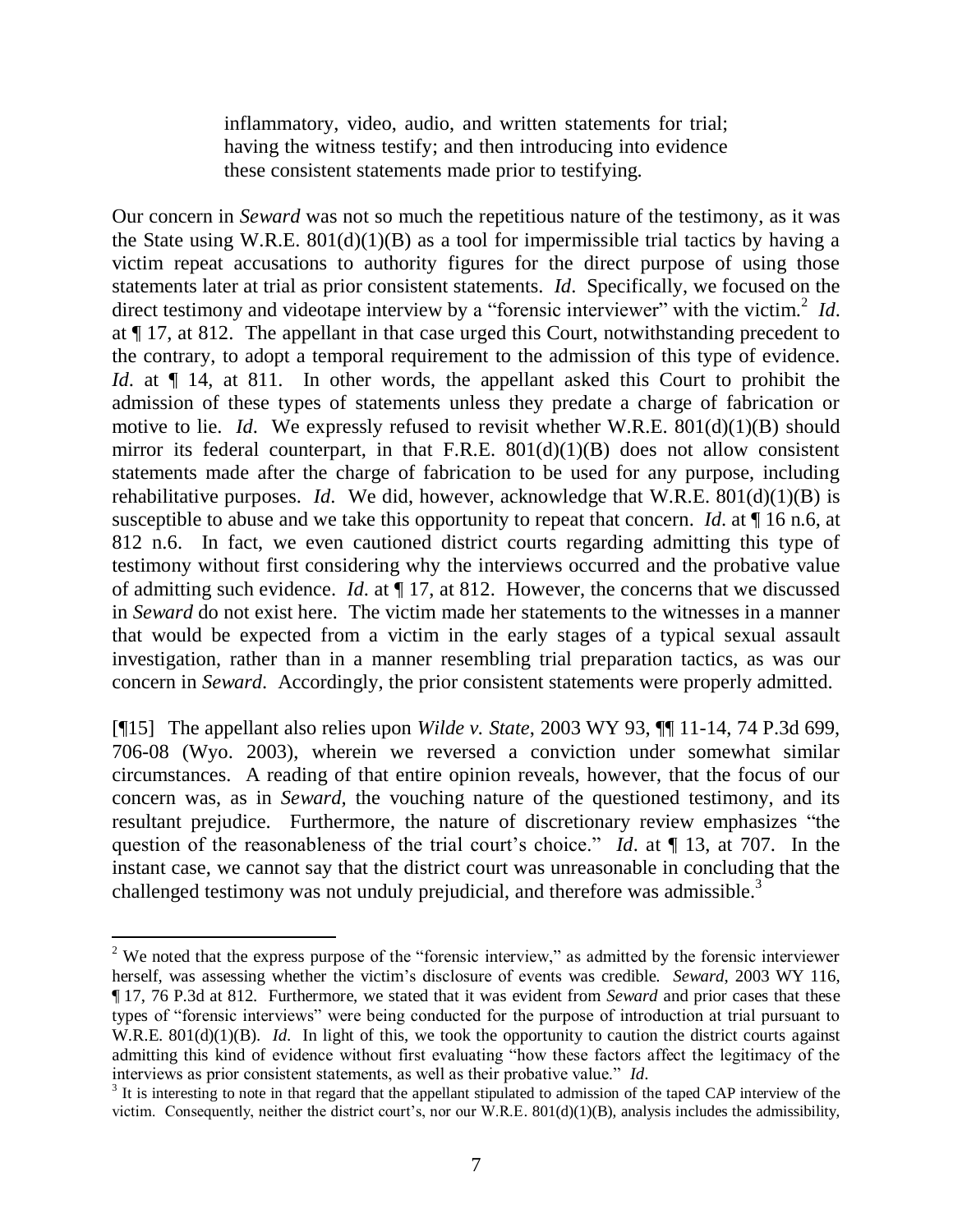## *Was there sufficient evidence presented to find that the victim was incapable of appraising the nature of her conduct as required by Wyo. Stat. Ann. § 6-2-302(a)(iv) (LexisNexis 2009)?*

[¶16] In determining whether there is sufficient evidence to support a conviction, we apply the following standard of review:

> In reviewing the sufficiency of the evidence . . ., we examine and accept as true the State"s evidence and all reasonable inferences which can be drawn from it. We do not consider conflicting evidence presented by the defendant. We do not substitute our judgment for that of the jury; rather, we determine whether a jury could have reasonably concluded each of the elements of the crime was proven beyond a reasonable doubt. This standard applies whether the supporting evidence is direct or circumstantial.

*Smith v. State*, 2009 WY 2, ¶ 8, 199 P.3d 1052, 1056 (Wyo. 2009) (quoting *Martin v. State*, 2007 WY 2, ¶ 32, 149 P.3d 707, 715 (Wyo. 2007)) (citations omitted).

[¶17] The appellant claims that "[t]he State failed to present evidence from which a jury reasonably could conclude, beyond a reasonable doubt, that [the victim] was "incapable of appraising the nature of [her] conduct"" with regard to the sexual conduct that occurred, as required by Wyo. Stat. Ann.  $\S 6$ -2-302(a)(iv). That statute provides, in part:

> (a) Any actor who inflicts sexual intrusion on a victim commits a sexual assault in the first degree if:

. . . .

 $\overline{a}$ 

(iv) The actor knows or reasonably should know that the victim through a mental illness, mental deficiency or developmental disability is incapable of appraising the nature of the victim's conduct.

 $[$ [[18] We have previously divided subsection (a)(iv) into two parts, requiring (1) that there was sufficient evidence of the victim"s mental deficiency or developmental disability to establish that the victim was incapable of appraising the nature of the her conduct; and (2) that there was sufficient evidence showing that the defendant knew or

or effect of admission, of that taped interview, which most closely resembles the type of evidence we found objectionable in *Seward* and *Wilde*.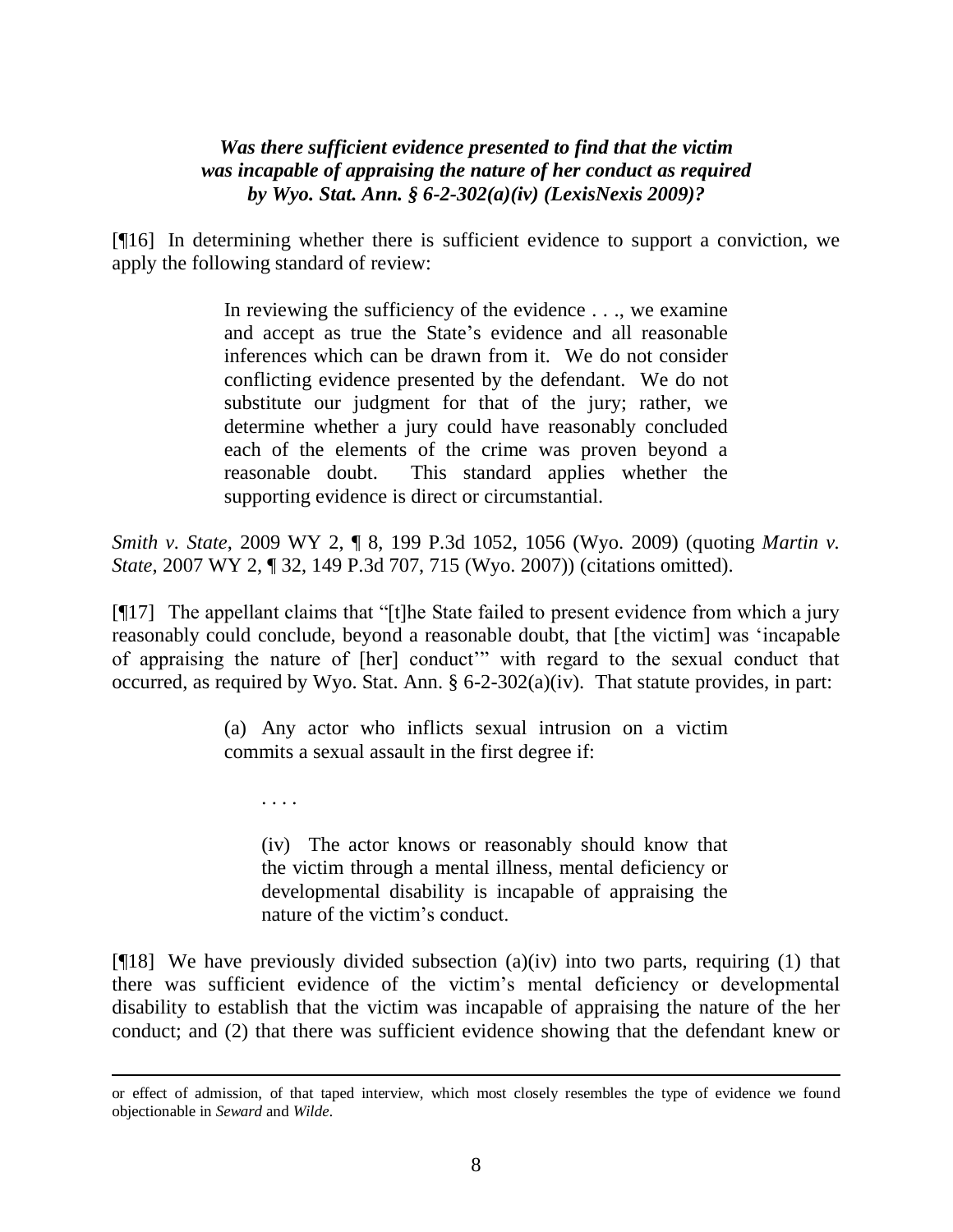reasonably should have known about the victim"s deficiency or disability which makes the victim incapable of appraising the nature of her sexual conduct. *See Saiz v. State*, 2001 WY 76, ¶¶ 17-26, 30 P.3d 21, 26-29 (Wyo. 2001); *Righter v. State*, 752 P.2d 416, 420-21 (Wyo. 1988). In *Righter*, we determined that there was sufficient evidence presented at trial to support the jury"s determination that the two victims were incapable of appraising the nature of their conduct due to their disabilities. 752 P.2d at 420-21. We noted the numerous witnesses that "testified regarding the victims' outward appearances of mental and developmental deficiencies." *Id*. at 420. We also noted the extensive evidence introduced relating to each of the victims" specific deficiencies, such as their ability to interact socially and their understanding of the significance of sexual activity, especially homosexual activity as was the situation in that case. *Id*. at 421. The victims were both classified as being mildly mentally retarded by psychology professionals and had I.Q.s of 65 and 61 respectively. *Id*. Evidence showed that neither victim was able to understand the ramifications of adult relationships, including sexual activity. *Id*. The victims" age equivalents were eight years and nine months for the first victim and nine years and one month for the second victim, which indicated the level on which each was able to interact and function. *Id*. A psychologist also testified that neither victim was able fully to understand the ramifications of adult relationships and sexual activity and that both victims had outward signs of a disability. *Id*.

[¶19] We also addressed the sufficiency of the evidence issue in *Saiz*. In *Saiz*, the defendant admitted knowing that the victim had a developmental disability, namely Down's syndrome, but denied knowing exactly what Down's syndrome was. 2001 WY 76, ¶ 19, 30 P.3d at 27. A witness testified that the victim"s outward physical characteristics were consistent with that of a person with Down"s syndrome. *Id*. at ¶ 21, at 27-28. We also noted the importance of the jury being able to observe the victim while she testified and assess "her physical appearance, stature, demeanor, and the manner and qualitative level of the victim's speech." *Id.* at  $\P$  21, at 28. Several witnesses also testified about the victim"s I.Q. and age equivalency. *Id*. at ¶ 22, at 28. The victim"s special education teacher testified that the victim had an I.Q. of 52 with a kindergarten to lower first-grade math and reading comprehension levels. *Id*. The victim's pediatrician testified that the victim had an I.Q. of 50 and functioned at an eight-year-old level. *Id*. A clinical psychologist testified that the victim"s I.Q. was 57, which placed her in the first percentile for her age.<sup>4</sup> *Id*.

[¶20] In the current case, we note the similarities in testimony and evidence that was presented to that which we accepted as sufficient evidence in *Righter* and *Saiz*. For instance, the special education director testified that the victim had an I.Q. of about 60. That places the victim at a lower I.Q. level than both victims in *Righter* and just above

 $\overline{a}$ 

 $4 \text{ A person in the first percentile for her age means that in a random sample of 100 individuals of the same$ age, it is predicted that 99 out of the 100 will have a higher I.Q. score than the victim. *Saiz*, 2001 WY 76, ¶ 22 n.11, 30 P.3d at 28 n.11.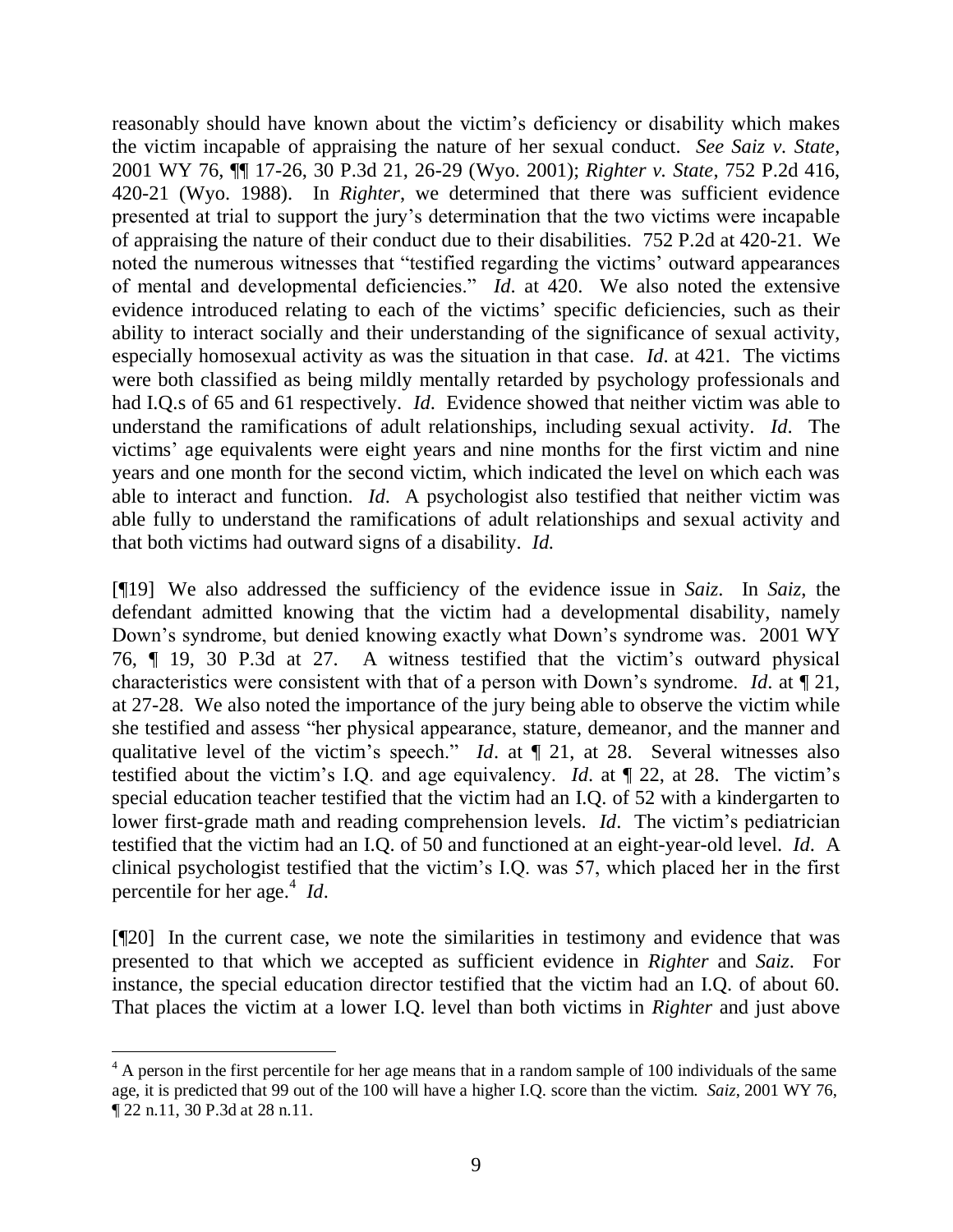the I.Q. level of the victim in *Saiz*. The school classified the victim as having a mental disability since her I.Q. was under 70. Similar to the classifications of the victims in *Righter* and *Saiz*, the special education director stated that the victim was classified as having "mild-moderate mental retardation," and as being in the "late first-grade level" in reading and "early second-grade level" in mathematics, which are both "below the point first percentile." Furthermore, the special education director stated that "when you look at the testing of speech, language, and overall cognitive [skills it] puts [the victim] at about a 6 to 7-year-old [level]  $\dots$ ."

[¶21] The special education director discussed the extent of the victim"s ability to comprehend high school dating relationships by indicating that the relationship would be very supervised and a boyfriend-girlfriend relationship of someone with a mental disability is not like a relationship with someone the same age without a mental disability. For instance, the special education director noted that a person such as the victim, with a mental disability, may perceive someone as her boyfriend just because he was nice to her or spoke to her. Furthermore, the victim's mother testified that the victim"s general abilities have not changed much since the time she was in early grade school. She also testified that the victim's social skills are probably younger than that of a six or seven year old.

[¶22] The appellant claims that there was testimony relating to the victim"s past sexual experiences and conversations she had about having a baby, as well as other evidence relating to the victim"s social interactions, which the appellant claims indicates her ability to appraise the nature of her sexual conduct. Thus, the appellant argues that there was not sufficient evidence for a jury to conclude that the victim was incapable of appraising her actions. However, when we are reviewing a case for sufficiency of evidence, as noted above, we ignore evidence presented by the defendant and view all evidence in the light most favorable to the State and we do not substitute our judgment for that of the jury. *Smith*, 2009 WY 2, ¶ 8, 199 P.3d at 1056 (citing *Martin*, 2007 WY 2, ¶ 32, 149 P.3d at 715). Consequently, we do not consider any evidence indicating that the victim potentially had some awareness of the possible consequences of sexual activity as well as evidence indicating that her social interactions may be greater than her I.Q. indicates.

[¶23] The jury heard evidence relating to the victim"s I.Q. of 60, that she had been classified as having mild-moderate mental retardation, that her relationships with boyfriends would be much different than that of a high school student without a mental disability, that her cognitive skills put her at about six to seven years of age, and that her social skills were likely similar to a person younger than that. Also of particular importance, as we noted in *Saiz*, is that the jury was able to observe the victim as she testified and evaluate her mannerisms, speech, responses to questions, behavior, and other characteristics and consider those in light of the testimony and other evidence regarding her mental capabilities, and come to a decision about her mental capabilities. Based on the testimony and evidence presented, the jury determined that beyond a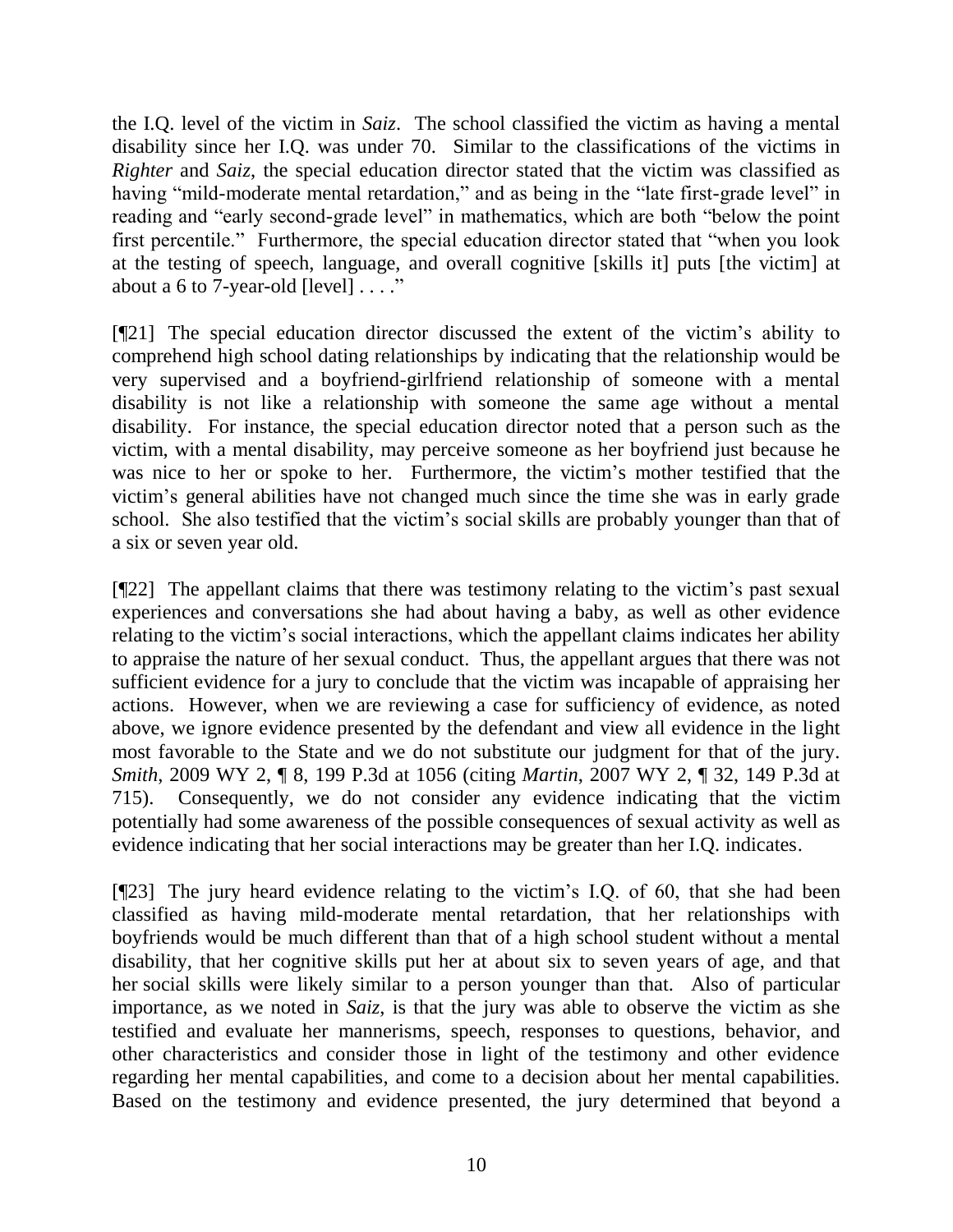reasonable doubt, the victim was incapable of appraising the nature of her conduct. After having viewed the entire record in the light most favorable to the State, we find no significant difference between the evidence presented in this case and that which was presented in *Righter* and *Saiz*, which evidence we found sufficient to support the jury"s finding that the victim was incapable of appraising the nature of her conduct.

[¶24] Finally, there was sufficient evidence showing that the defendant knew or reasonably should have known about the victim"s disability. First, the appellant admitted to knowing about the victim"s disability. That fact alone does not suffice, however, because there must be sufficient knowledge of a disability and knowledge that the disability renders the victim incapable of appraising the nature of her conduct. Wyo. Stat. Ann. § 6-2-302(a)(iv).

[¶25] In *Saiz*, the appellant admitted knowing that the victim "was different" and that he knew she "had something," but denied knowing precisely what Down"s syndrome was. 2001 WY 76, ¶¶ 19-20, 30 P.3d at 27. We stated that, "knowledge is frequently proved by circumstantial evidence." *Id*. at ¶ 21, at 27. In evaluating whether it was reasonable for the jury to conclude that the appellant knew or should have known of the victim"s deficiency or disability, we noted that the appellant previously interacted with people that had Down"s syndrome and that witnesses testified that the victim had characteristics similar to that of other people with Down's syndrome. *Id.* at  $\P$  19-21, at 27-28. We also stated that, "[p]erhaps most importantly, the jury observed the victim testify and was able to assess factors such as her physical appearance, stature, demeanor, and the manner and qualitative level of the victim"s speech." *Id*. at ¶ 21, at 28.

[¶26] Similarly, in this case, the appellant admitted knowing that the victim had a disability. He said, "I know she has a disability. I feel really bad for the girl." Furthermore, the victim's parents testified about the appellant's familiarity with the victim"s disability. According to the victim"s mother"s testimony, the appellant married into the family when the victim was about a year old. The following colloquy occurred between the prosecutor and the victim's mother:

> Q. [By Prosecutor:] Was [the appellant] present at family gatherings and family dinners and things?

A. [By the victim"s Mother:] Yeah.

Q. While [the victim] was growing up, was he aware of her situation?

A. I believe everybody in our family is aware of it.

Q. It"s not something you can ignore, is it?